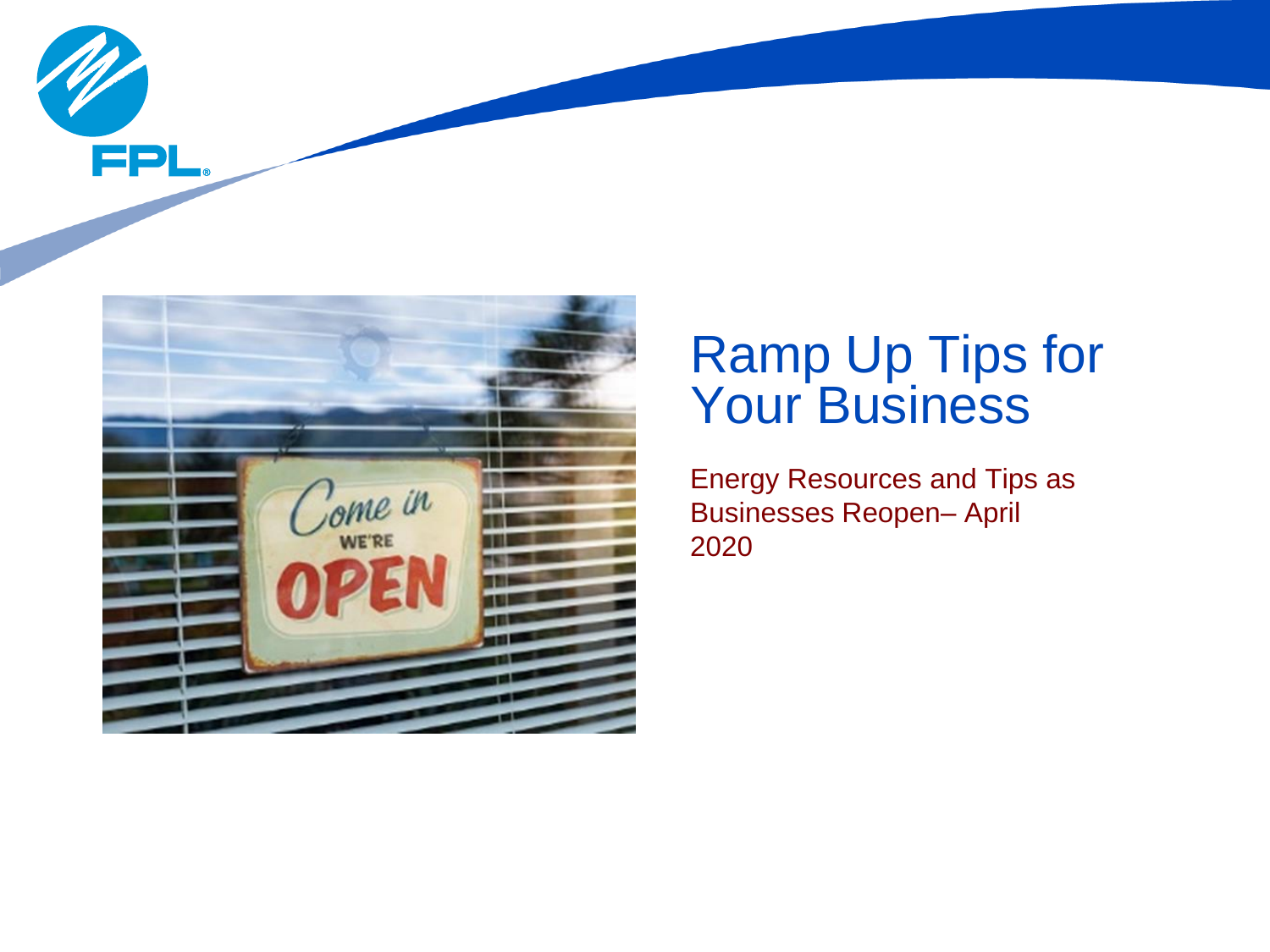# Energy-Related Considerations For Business Ramp Up

Develop a strategy to reopen your business

- **1. What/Why**  Understand Demand, Energy Saving Tips and **Resources**
- **2. How** Learn to manage energy usage to minimize peaking demand



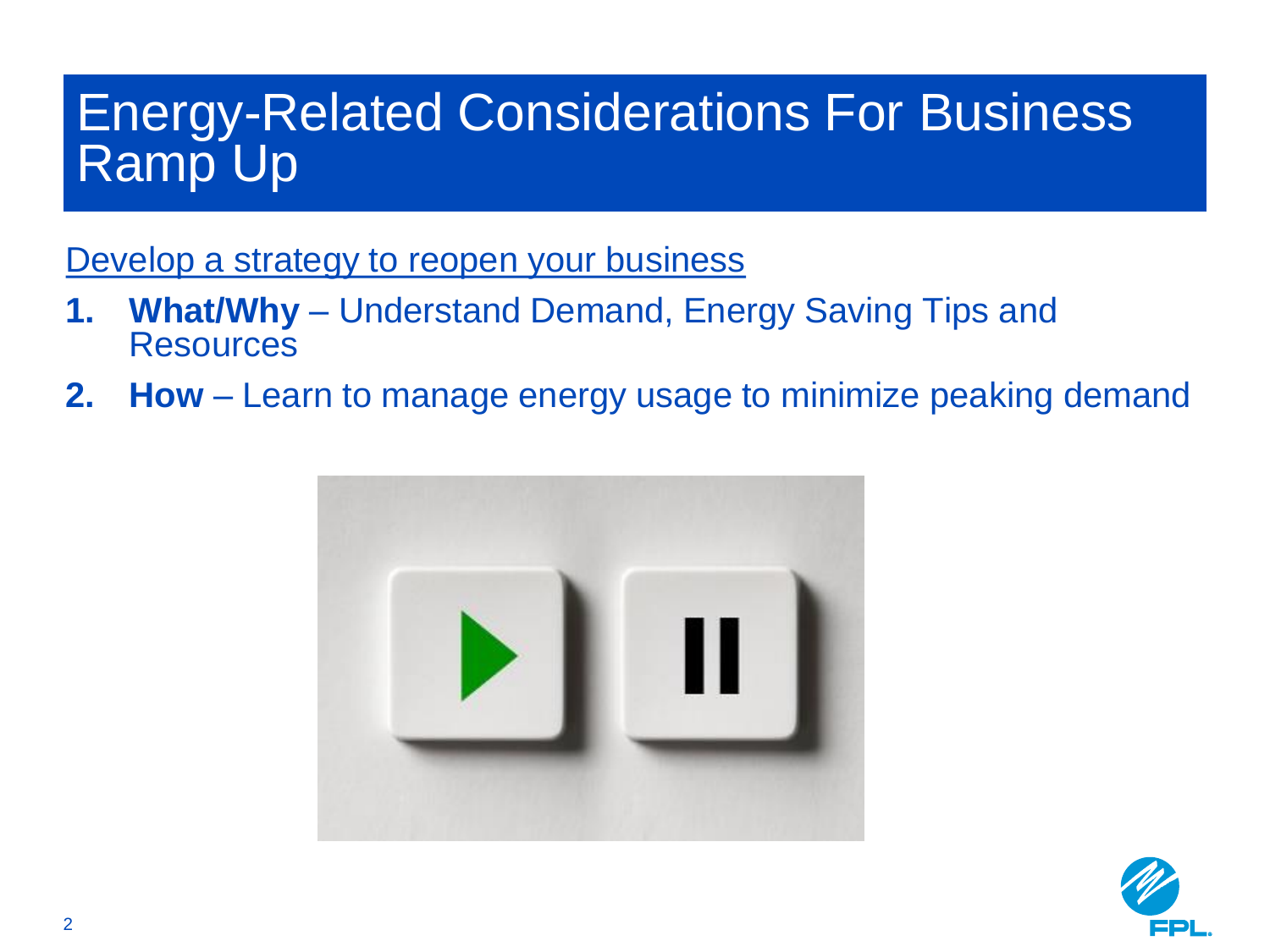### As businesses reopen, please be aware of peak demand

**Demand** is a term used to describe how much electricity is used at any given moment. Most businesses have a meter that tracks and records the highest 30-minute level of electricity demand for each billing period. Demand is measured in kilowatts (kW), while the total amount of electricity used is measured in kilowatt-hours (kWh).

- Let's compare electricity use between two customers, as an example:
	- Both customers use the same amount of kilowatt hours (kWh) - 20,000 kWh - over the course of a month. The first customer uses a **steady amount of electricity** over the 30-day period while the second customer uses much of the 20,000 kWh in **bursts** over a few hours per day or a few days of the month<sup>1</sup>



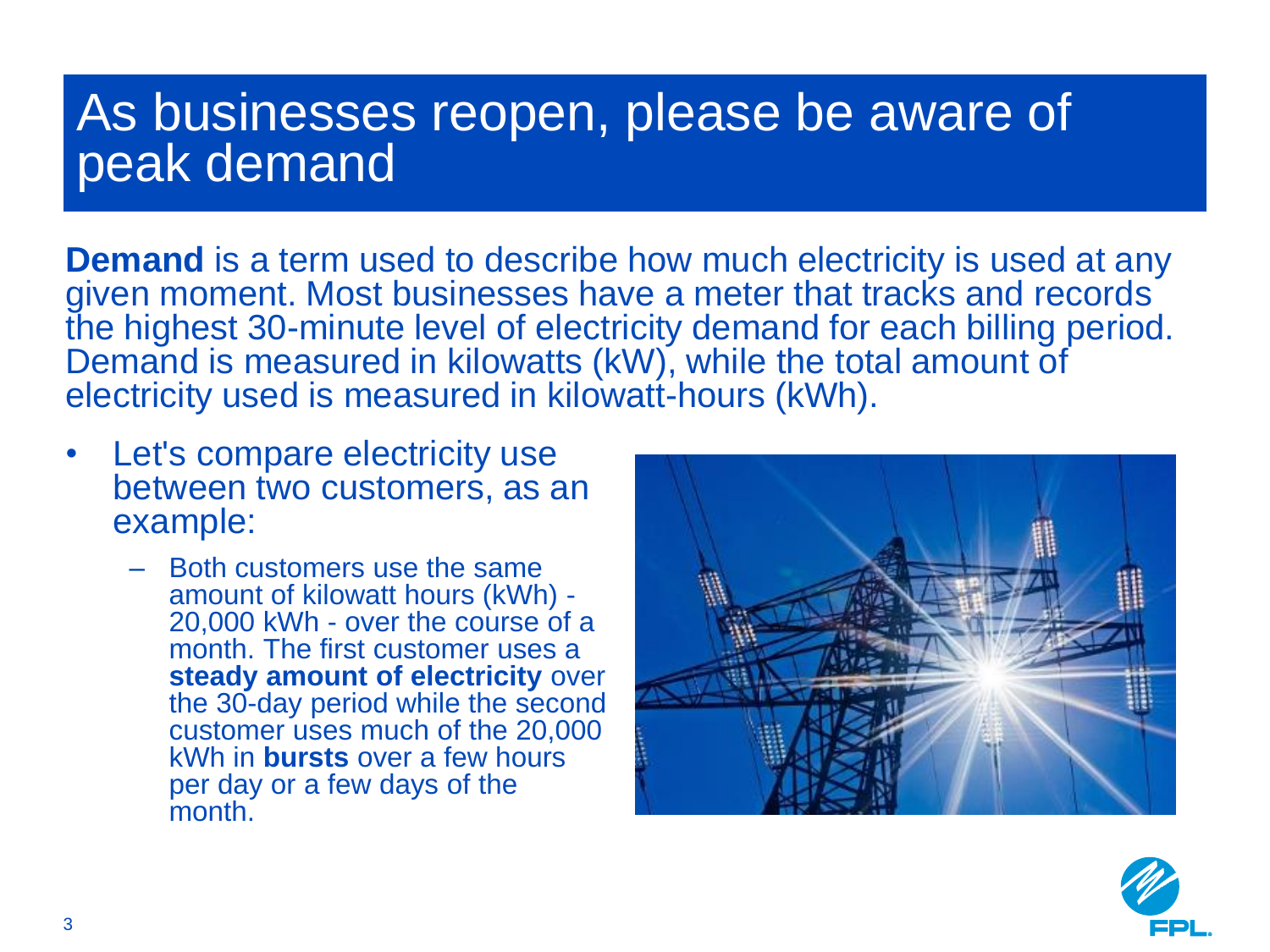# As businesses reopen, please be aware of peak demand (continued)

• Although both customers used the same amount of electricity, the second customer would be charged more for placing greater demand on the system during the short periods of time when their electrical use peaked.



For more examples on demand, please visit FPL.com/rates/understand-demand

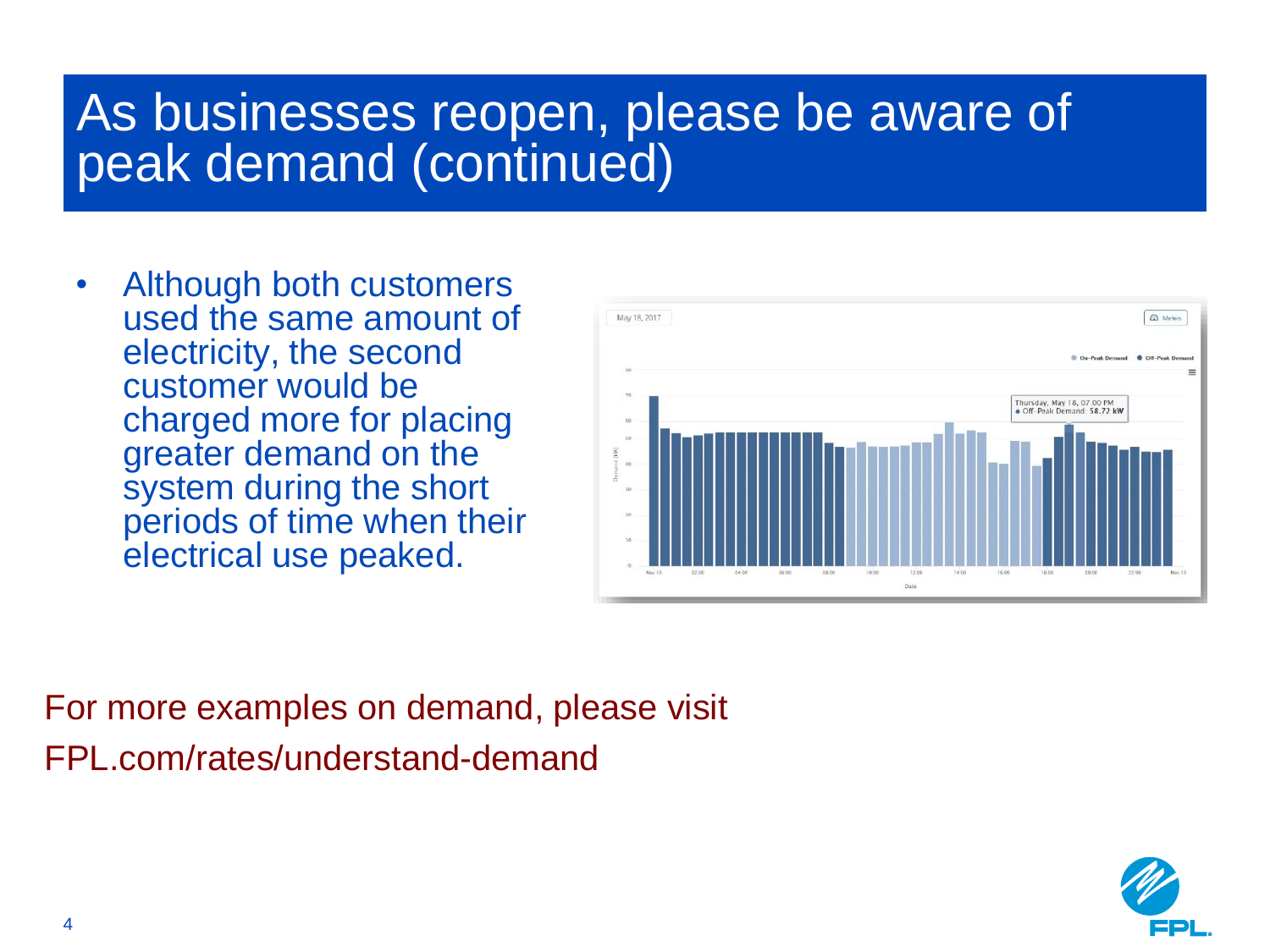# How to minimize your peak demand when you return to regular business operation

- For business customers, avoid starting all of your equipment at the same time
	- Stagger/start HVAC units 30 minutes apart or turn on half of the units 24 hours prior to business start-up
- Allow HVAC system to reach set point before starting
	- Irrigation and other non-critical pumps
	- Electric cooking equipment
	- Exhaust systems, outside air make up systems
- Only turn on lighting in areas where needed until HVAC has reached it's set point temperature



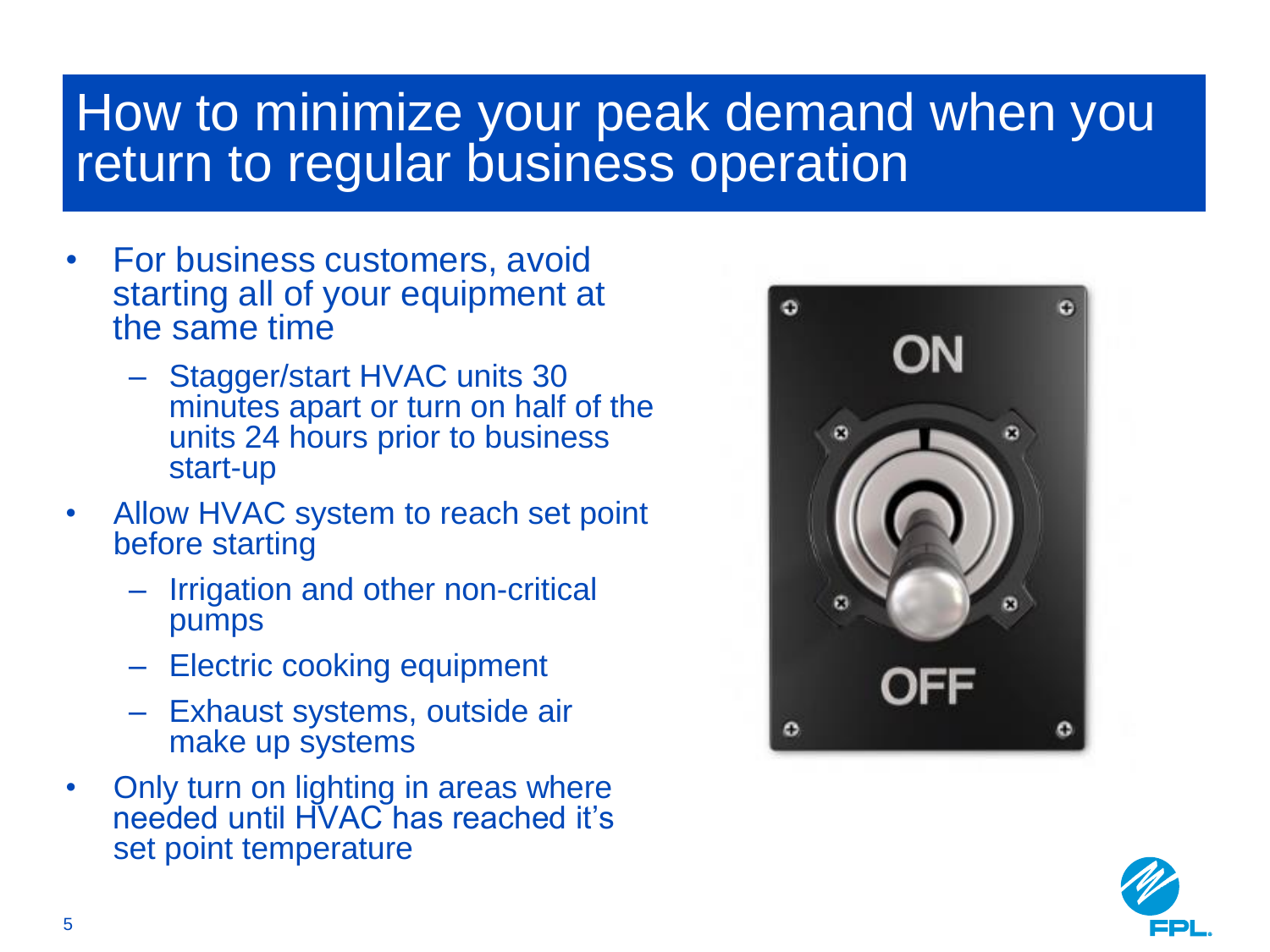# How to minimize your peak demand when you return to regular business operation

- Turn on 48 hours prior to business start-up
	- Water heater
	- Refrigeration equipment including refrigerators, vending machines, walkin coolers, ice machines, etc.
- Stagger/start office equipment
- Use the Business Energy Manager to view your demand history and track your daily progress

**[www.fpl.com/BusinessEnergyManager](http://www.fpl.com/BusinessEnergyManager)**



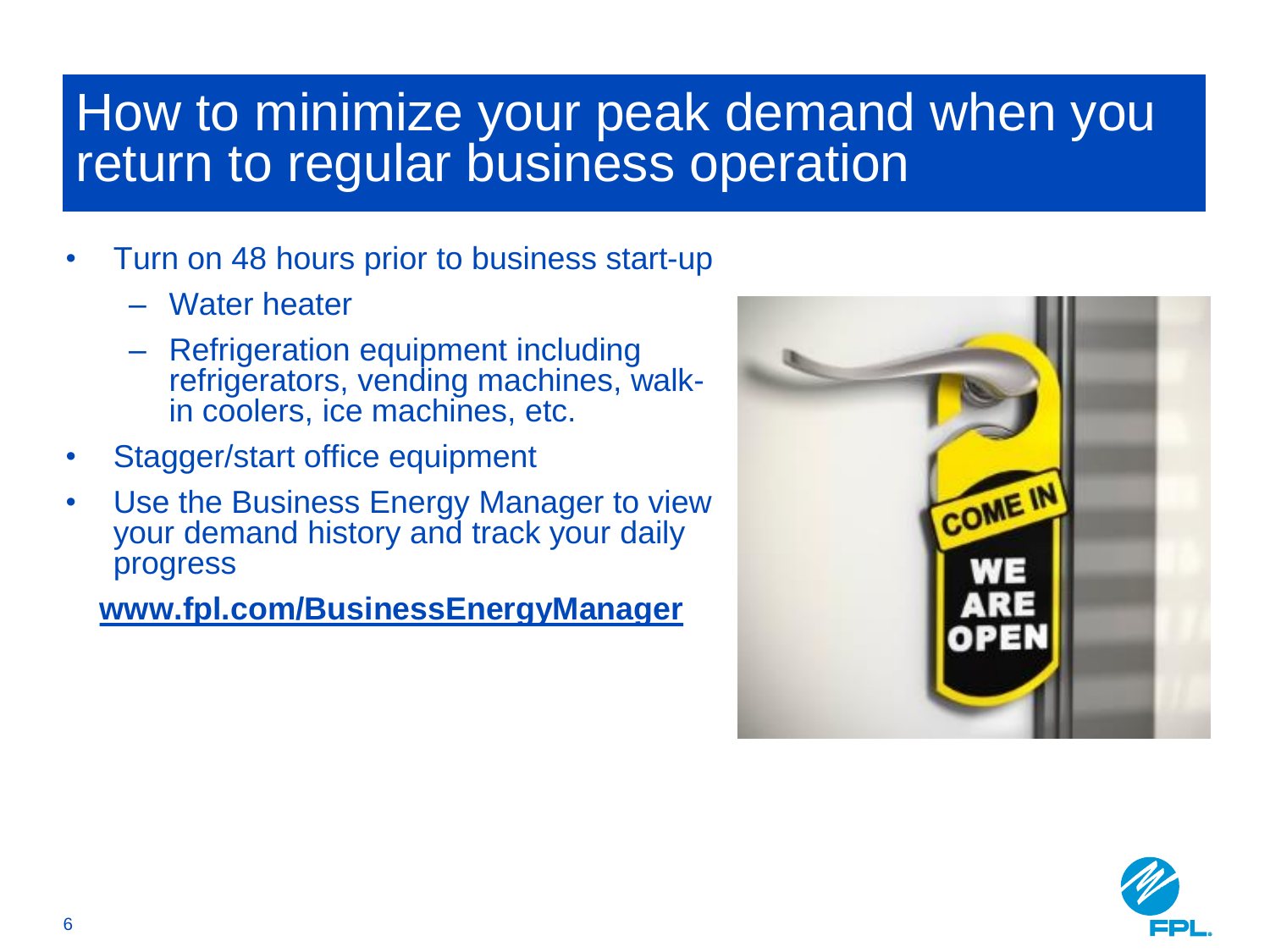# How is FPL helping our customers and the community "now"?

- From **lowering May bills by nearly 25%** to providing payment assistance, we'll work with you to make sure your lights stay on
- We have also implemented measures, such as suspending electrical disconnections, providing payment extensions and waiving certain late payment fees for customers in hardship situations – **policies that will remain in effect while Florida is under a state of emergency**



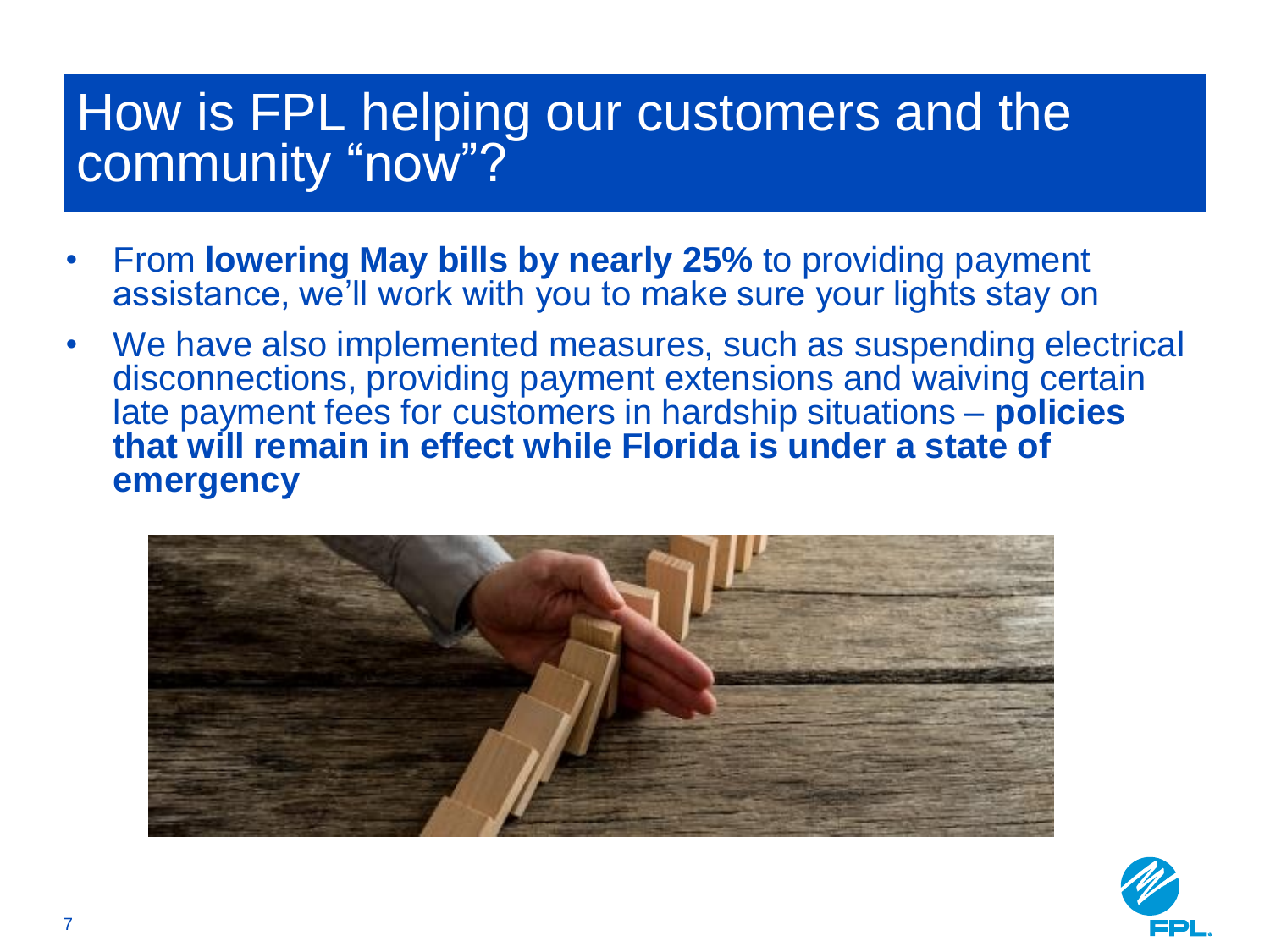# How is FPL helping our customers and the community "now"?

- For customers experiencing hardship as a result of COVID-19, we have resources from FPL available to help. Visit us frequently at **www.fpl.com/business/coronavirus** for the latest COVID-19 updates or contact a Business Energy Expert at **BEE@FPL.com**  or at **1-800-375-2434**
- We encourage you to explore **resources** available to learn about Coronavirus Aid, Relief, and Economic Security (CARES) Act. We'll continue to help connect customers with appropriate resources from federal, state and local agencies
- Consider our **tips and tools**  to help manage energy usage and expenses



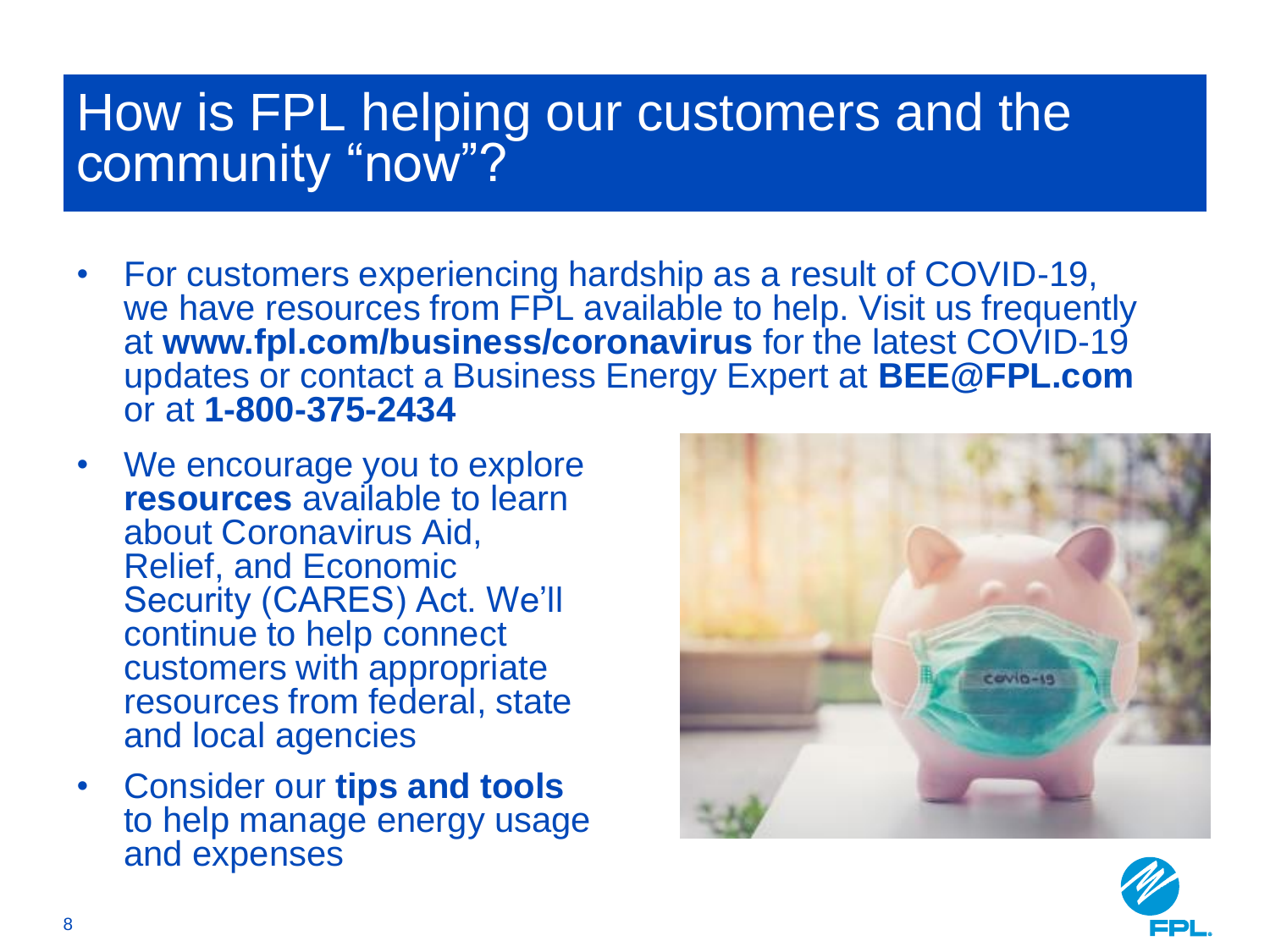# You may be eligible for funding under these programs









#### **Paycheck** Protection Program

- Provides direct incentive to keep workers on payroll
- Loan will be forgiven if funds are appropriately used for payroll, rent, mortgage and utilities

#### Economic Injury Disaster Loan

- Working capital loans that may be used to pay fixed debts, payroll, accounts payable and other bills
- May include a loan advance that does not need to be repaid

### **SBA Express** Bridge Loan

• Provides access for up to \$25K with less paperwork if you have an existing relationship with **SBA** 

### SBA Debt Relief

• SBA will pay principal and interest on specific new and current loans